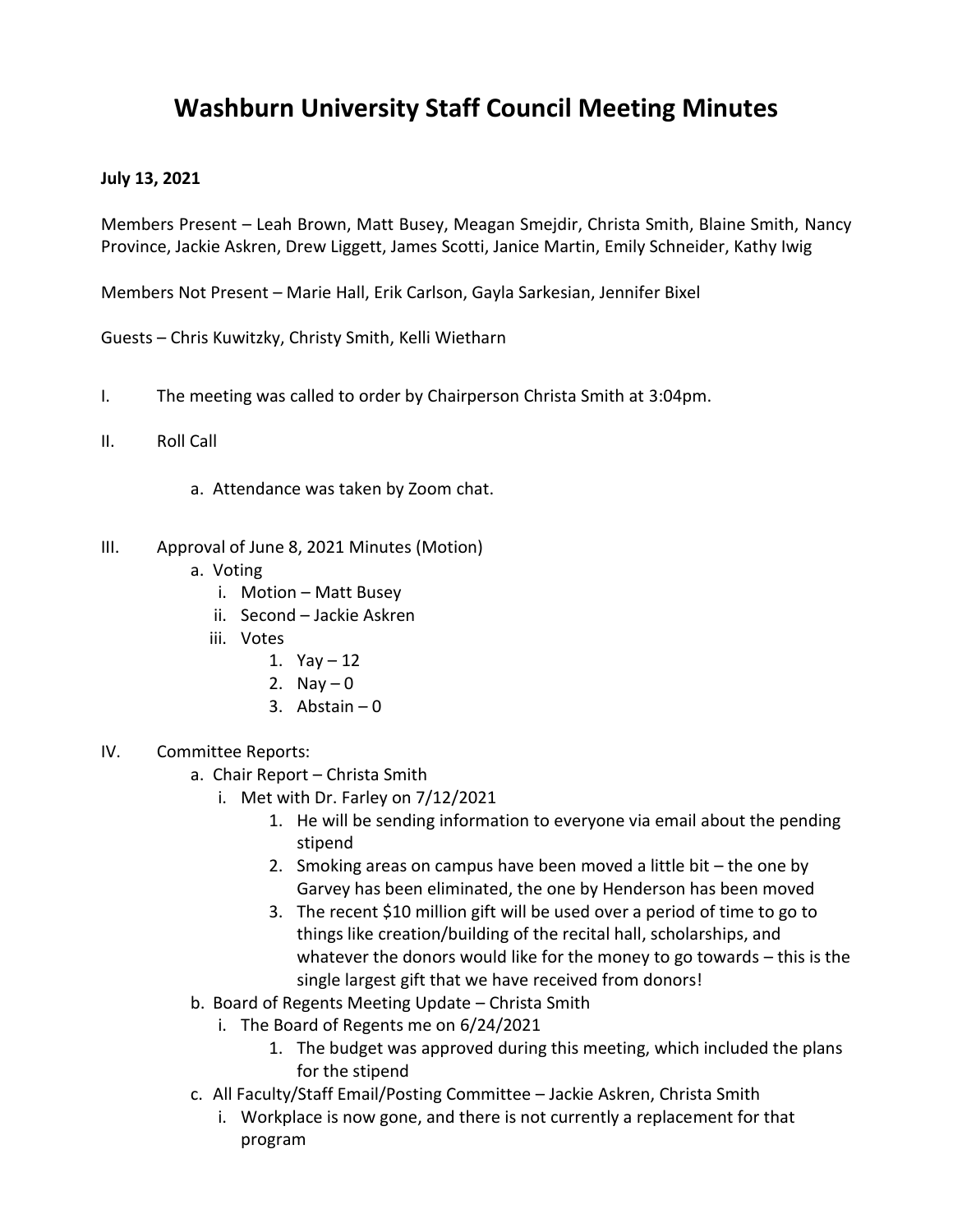- d. Benefits Committee Jennifer Bixel, Emily Schneider, Christa Smith i. No Meeting
- e. Food Advisory Committee Jan Martin
	- i. See Flyer for updates
	- ii. Hope that the refresh will be done by 8/19
- f. Parking Ticket Committee Leah Brown, Blaine Smith
	- i. No Meeting
- g. Safety Committee Jackie Askren
	- i. 6/29
		- 1. KDHE visited campus with a hazmat team; Washburn passed with flying colors!
		- 2. Parking lot south of Henderson will open when construction is done
		- 3. Waiting on lights to be replaced in parking lots 7 and 9
		- 4. Working on lighting for the cross walk from campus to the alumni association office
		- 5. Next meeting will be on 7/27/2021

## V. Old Business:

- a. Stipends
	- i. Board of Regents has approved the stipend
		- 1. A second action is scheduled for board to review in September 2021
		- 2. It is possible that the stipend could be awarded as early as November 2021
		- 3. Look for more information from Dr. Farley via email
- b. Staff Council Elections start in September
	- i. We will be sending out emails to areas that need new representatives so that we can start gathering interest for candidates

## VI. New Business:

- a. Indoor Athletic Facility Staff representation on Staff Council
	- i. The staff members in this facility are new, and we do not currently have an area that is already represented on Staff Council
	- ii. There are currently 4 staff members in the facility
	- iii. Suggestion: put them with the Petro and other athletic employees for representation (both exempt and non-exempt) on Staff Council
		- 1. Motion Matt Busey
		- 2. Second Kathy Iwig
		- 3. Votes
			- a. Yav  $-12$
			- b. Nay  $-0$
			- c. Abstain 0
- VII. Informational Items:
	- a. Matt Busey will be moving to a new position, so he will no longer be able to represent Group B, so we will leave the position vacant and then fill it during the upcoming election